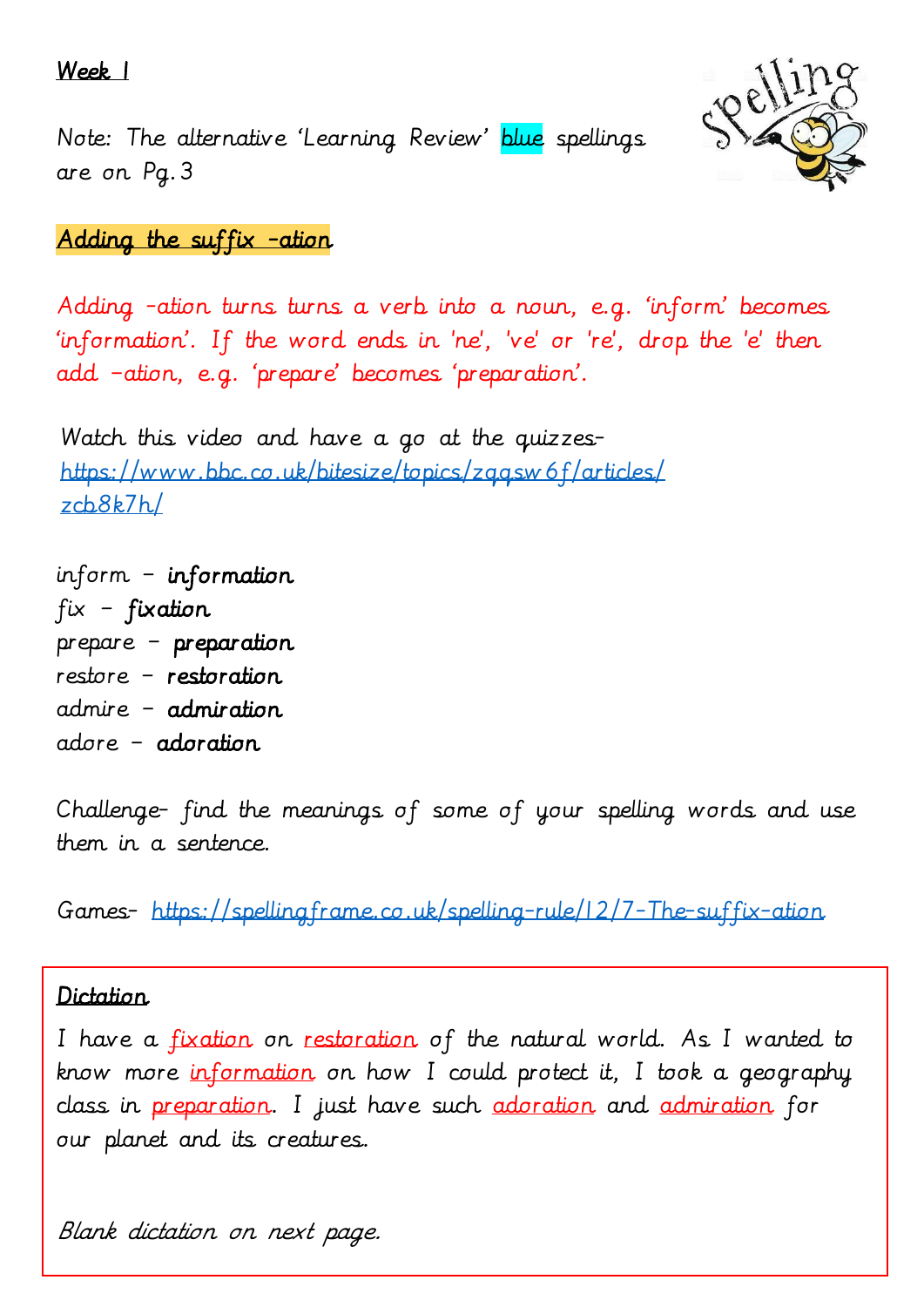| Dictation |
|-----------|
|-----------|

| I have a $\frac{\ }{\ }$ on $\frac{\ }{\ }$         |  |
|-----------------------------------------------------|--|
|                                                     |  |
| how I could protect it, I took a geography class in |  |
|                                                     |  |
| __ for our planet and its creatures.                |  |

Score: \_\_\_\_/6